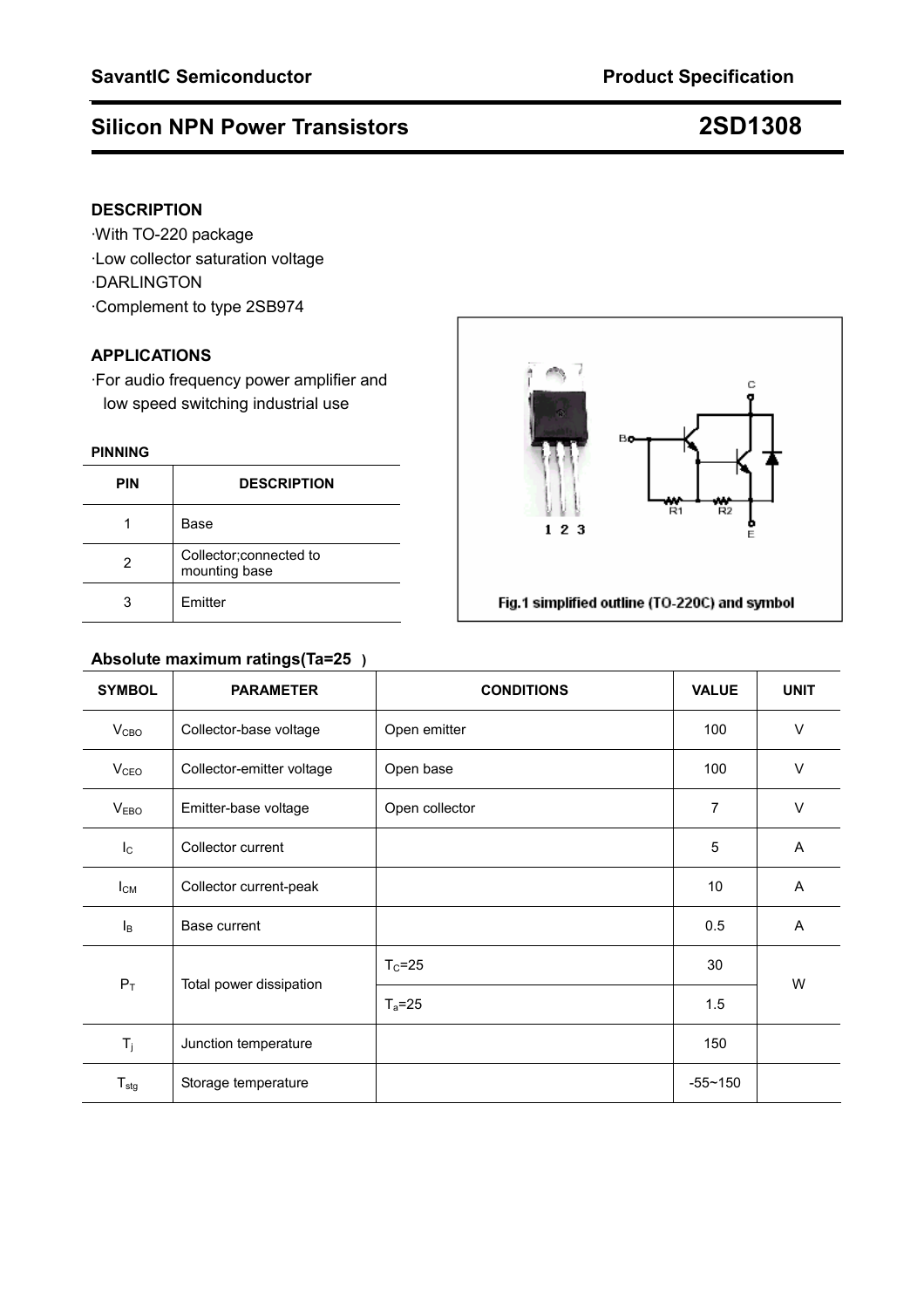# **Silicon NPN Power Transistors 2SD1308**

## **CHARACTERISTICS**

## **Tj=25 unless otherwise specified**

| <b>SYMBOL</b>         | <b>PARAMETER</b>                     | <b>CONDITIONS</b>                   | <b>MIN</b> | TYP. | <b>MAX</b> | <b>UNIT</b> |
|-----------------------|--------------------------------------|-------------------------------------|------------|------|------------|-------------|
| V <sub>CEO(SUS)</sub> | Collector-emitter sustaining voltage | $I_C = 0.1A$ ; $I_B = 0$            | 100        |      |            | V           |
| $V_{CEsat}$           | Collector-emitter saturation voltage | $I_C = 2A$ ; $I_B = 2mA$            |            |      | 1.5        | V           |
| $V_{\text{BEsat}}$    | Base-emitter saturation voltage      | $IC=2A$ ; $IB=2mA$                  |            |      | 2.0        | V           |
| Iсво                  | Collector cut-off current            | $V_{CB} = 100V$ ; l <sub>E</sub> =0 |            |      | 1.0        | μA          |
| I <sub>EBO</sub>      | Emitter cut-off current              | $V_{EB} = 7V$ ; $I_C = 0$           |            |      | 5.0        | mA          |
| $h_{FE-1}$            | DC current gain                      | $I_{C}$ =2A : $V_{CF}$ =2V          | 2000       |      | 20000      |             |
| $h_{FE-2}$            | DC current gain                      | $I_{C} = 4A$ : $V_{CE} = 2V$        | 500        |      |            |             |

## Switching times

| $t_{\text{on}}$ | Turn-on time |                                                                                         | 1.0 | μs |
|-----------------|--------------|-----------------------------------------------------------------------------------------|-----|----|
| $t_{\rm s}$     | Storage time | $I_C = 2A$ ; $I_B_1 = -I_B_2 = 2mA$<br>$R_L = 25\Omega$ ; V <sub>CC</sub> $\approx 50V$ | 3.5 | μs |
|                 | Fall time    |                                                                                         | 1.2 | μs |

## ◆ h<sub>FE-1</sub> classifications

| м |                                     |  |  |  |  |  |
|---|-------------------------------------|--|--|--|--|--|
|   | 2000-5000   4000-10000   8000-20000 |  |  |  |  |  |